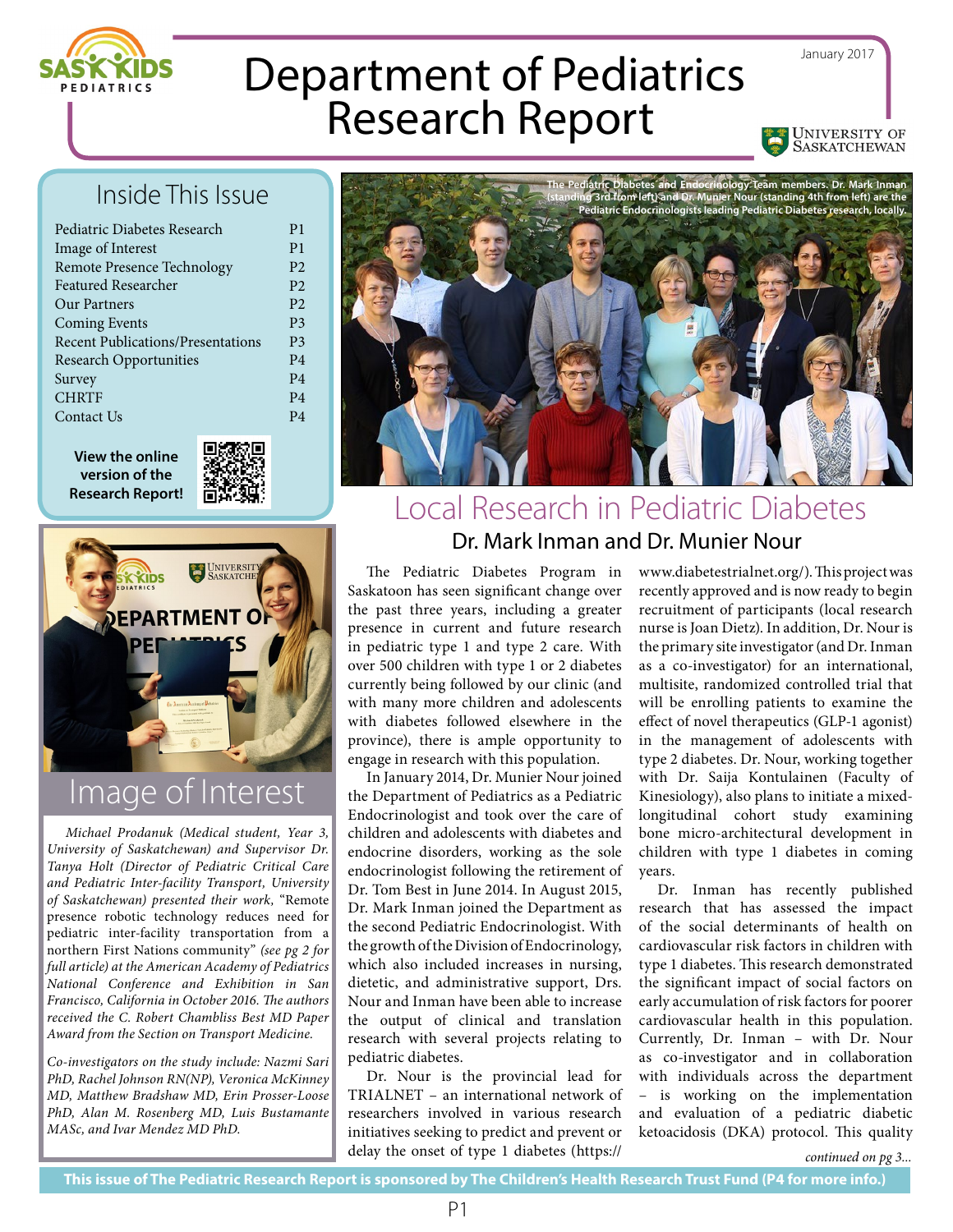Remote presence robotic technology reduces need for pediatric inter-facility transportation from a northern First Nations community

### Michael Prodanuk

Saskatchewan is challenging given the province's geographical with local healthcare professionals and family members. Pelican vastness and rurality. As 36% of Saskatchewan's children live in Narrows, an isolated First Nations community in northeastern communities of less than 1,000 people, there is a high rate of medical Saskatchewan, identified pediatric acute care as an urgent unmet transport from the periphery to tertiary care. Indigenous children need as 48% of the community's population is under the age of 17. are particularly vulnerable, as many live on remote reserves with limited access to health services. To add to this challenge, pediatric the clinic in Pelican Narrows and were remotely assessed, managed, critical care and specialized transport were centralized to Royal and triaged by a pediatric intensivist in Saskatoon through the RP-University Hospital in 2014, resulting in a 70% increase in transport 7i remote presence device. Only 42.9% of participants required volumes over 2013. Thus, a solution was needed that facilitated early transport, whereas all controls were transported. Participants who intervention at referring centres, triaged need for transport, and remained at the clinic stayed less than 24 hours, while controls stayed assisted in redistributing patients to regional hospitals.

of Pelican Narrows allowed remote presence robotic technology were regionalized. These results suggest that RPRT is a potentially (RPRT) to be investigated as a potential solution. RPRT is a form of transformative strategy to mitigate barriers to healthcare access telemedicine that creates the sense that the physician is at the patient's in rural/remote Saskatchewan. By prioritizing early goal-directed

Providing timely and accessible pediatric acute care in examination, and diagnosis of the patient, as well as communication

A partnership between the College of Medicine and the community regionalized to Prince Albert Victoria Hospital, whereas no controls side despite being distantly located. It enables remote visualization, interventions in the periphery, RPRT dramatically decreased the *continued on pg 4...* During the 13-month study, 38 acutely ill children presented to almost 5 days in tertiary care. 44.4% of transported participants were

# Featured Child Health Researcher

### Dr. Christopher Eskiw

Dr. Christopher Eskiw joined the University of Saskatchewan College of Agriculture and Bioresources in the Department of Food and Bioproduct Sciences in 2013. Originally from Fort McMurray Alberta, Dr. Eskiw obtained his BSc degree from the University of Alberta before completing his MSc (University of Saskatchewan) and PhD (University of Toronto) degrees. Dr. Eskiw completed 6



years of post-doctoral training at Oxford University and the University of Cambridge, followed by a 3-year lectureship at Brunel University in west London, UK. Dr. Eskiw's research interests center around the genetic mechanisms that control the aging process and how these can be modified by nutrients from diet or through pharmaceutical intervention.

One of the primary focuses of the Eskiw laboratory is Hutchinson Gilford Progeria Syndrome (HGPS). This is a rare genetic disorder that affects approximately 1 in 4 million live births. Although they do not begin to present symptoms until 2 years of age, children with HGPS age eight times faster than normal, developing age-related complications, such as alopecia, loss of subcutaneous fat and skeletal

hyperplasia. Children with HGPS usually succumb to heart attack or stroke at around 14 years of age.

What causes this devastating disease? Typical HGPS (~80% of cases) arises from a de novo mutation in a single gene encoding the Lamin A/C protein. Progerin, the mutant form of this protein, causes abnormal thickening of the nuclear membrane and disrupts these important cellular functions such as gene regulation and DNA repair, resulting in cells prematurely ageing. Interestingly, this protein is also found in the cells isolated from older normal individuals. Therefore, treatments for HGPS children may also be useful treatments for the elderly, increasing both health and quality of life in both populations.

Current HGPS treatments aim to prevent Progerin from accumulating in the nuclear membrane; however, the off-target effects and side effects from these drugs are severe and only increase lifespan by 2-3 years. The focus of the Eskiw laboratory is to develop novel strategies to convince cells to degrade Progerin through interfering with how cells sense nutrients at the molecular level. Under conditions of low cellular energy stress, cells are stimulated to activate autophagy (self-eating) where they degrade old cellular components for energy. Dr. Eskiw's research suggests that if autophagy can be activated in HGPS cells, they will degrade the toxic Progerin protein, which will re-establish essential cellular processes such as DNA repair, and lead to the restoration of normal cellular health and longevity. The *continued on pg 4...*

Our Partners: Saskatchewan Health Research Foundation The Saskatchewan Health Research Foundation (SHRF)

has been a generous supporter of child health research. The activities of Saskatchewan's child health researchers continue to be supported by SHRF through its various funding programs.

The continuing support of SHRF is acknowledged with appreciation. Further information about SHRF can be found at: shrf.ca



#### Clinical Investigator Program (CIP) for Residents

The CIP at the University of Saskatchewan is available to residents enrolled in a Royal College accredited residency program who have interest and potential for a career as a clinician investigator or clinician scientist. CIP offers two streams: A Graduate stream for participants enrolled in a graduate (M.Sc. or Ph.D.) program, and a Postdoctoral Stream for residents who already hold a Ph.D. and are interested in undertaking a structured research program. For further information about CIP, please contact Dr. Alan Rosenberg, alan. rosenberg@usask.ca.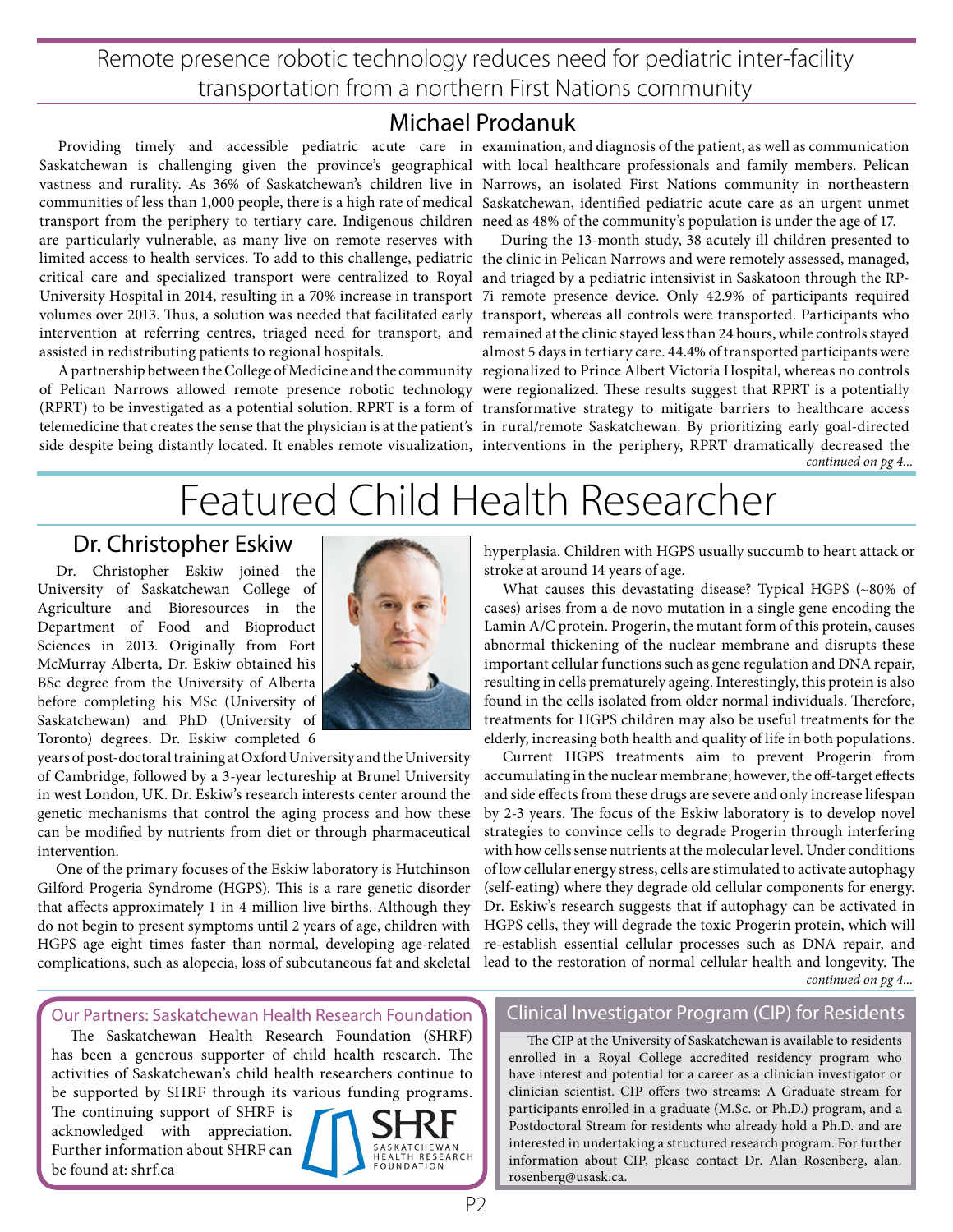## Pediatric Diabetes Research

#### *...continued from pg 1*

improvement initiative seeks to improve the care of children and adolescents with DKA in the Saskatoon Health Region and eventually across the province.

Both Drs. Nour and Inman are continuing to look for opportunities to establish collaboration within the Department of Pediatrics and across other departments in the College of Medicine as pediatric diabetes (types 1 and 2) has overlap across numerous specialty areas. Both recognize the vast opportunities that exist to collaborate with minds across the university to further push the boundaries of not just diabetes research, but clinical research in general. Beyond the boundaries of the College, Drs. Nour and Inman have been sought to engage with diabetes researchers across the country with interest to collaborate in hopes of including Saskatchewan diabetes data in national research endeavors. Unique aspects of Saskatchewan diabetes, including the high prevalence of type 2 diabetes, the vast geography that renders access to care a major challenge, and the centralization of pediatric services serve to enhance further interest in better understanding this population and seeking ways to improve the quality and quantity of their care.

In the years to come, Drs. Nour and Inman are keen to continue to develop the pediatric diabetes (and endocrine) research platforms to gain more provincial and national exposure. While both are frontloaded with clinical and educational responsibilities that limit time to push the barriers of their clinical research, it is their hope that further development and streamlining of their diabetes and endocrine programs, in addition to collaboration with other members within and outside of the Department, will facilitate a growing network of research in this area. Drs. Nour and Inman certainly welcome your discussion regarding potential projects in the future that may involve pediatric diabetes or endocrine-related disorders.

*Dr. Munier Nour (MSc, MD, FRCPC) and Dr. Mark Inman (MD, FRCPC) are Clinical Assistant Professors in the Division of Pediatric Endocrinology (Department of Pediatrics) at the University of Saskatchewan. Along with Dr. Dan Au-Yeung (Pediatrics), they are the three physicians who manage the pediatric diabetes care program in Saskatoon in close collaboration with several nurses, dietitians, a social worker, and administrative staff support.*

| <b>Coming Events</b>           |                                                                                                      |                         |                                                                                                           |                         |                                                                                                                        |  |  |
|--------------------------------|------------------------------------------------------------------------------------------------------|-------------------------|-----------------------------------------------------------------------------------------------------------|-------------------------|------------------------------------------------------------------------------------------------------------------------|--|--|
| <b>FEB</b><br><b>THU</b>       | <b>TBA</b><br>Dr. Ram Natarajan<br>Pediatric Grand Rounds<br>$11am-12pm$<br>East Lecture Theatre RUH | <b>FEB</b><br>THU<br>9  | Child Advocate<br>Cory O-Soup<br>Pediatric Grand Rounds<br>$11am-12pm$<br>East Lecture Theatre RUH        | <b>FEB</b><br>THU<br>16 | Saskatchewan Prevention Institute<br>Noreen Agrey<br>Pediatric Grand Rounds<br>$11am-12pm$<br>East Lecture Theatre RUH |  |  |
| <b>FEB</b><br>THU<br>23        | <b>TBA</b><br>Pediatric Grand Rounds<br>$11am-12pm$<br>East Lecture Theatre RUH                      | <b>MAR</b><br>THU<br>2  | <b>TBA</b><br>Dr. Harvey-Blankenship<br>Pediatric Grand Rounds<br>$11am-12pm$<br>East Lecture Theatre RUH | <b>MAR</b><br>THU<br>9  | <b>TBA</b><br>Jill Bally and Meredith Burles<br>Pediatric Grand Rounds<br>$11am-12pm$<br>East Lecture Theatre RUH      |  |  |
| <b>MAR</b><br><b>THU</b><br>16 | <b>TBA</b><br>Dr. Angela Law<br>Pediatric Grand Rounds<br>$11am-12pm$<br>East Lecture Theatre RUH    | <b>MAR</b><br>THU<br>23 | Child Health Research Trainee Day<br>Details TBA                                                          | <b>MAR</b><br>THU<br>30 | <b>TBA</b><br>Dr. Sibasis Daspal<br>Pediatric Grand Rounds<br>$11am-12pm$<br>East Lecture Theatre RUH                  |  |  |

## Recent Publications & Presentations from U of S Child Health Researchers

 . Adams SJ, Wong M, Haji T, Sohail S, Almubarak S. Case Report. Pediatric absence status epilepticus: Prolonged altered mental status in an 8-year-old boy. Case Reports in Neurological Medicine. 2016. Epub.

. Ali Z, Lyon M, Inman M, Nour MA. Disharmonious thyroid function test results-a case of thyroid hormone resistance. The Canadian Society of Endocrinology and Metabolism Annual Conference. Poster Presentation. Ottawa, ON, October 22-26, 2016.

. Ang Cui, Gerald Quon, Alan M. Rosenberg, Rae S.M. Yeung, Quaid Morris. Gene expression deconvolution for uncovering molecular signatures in response to therapy in juvenile idiopathic arthritis. Plos One. 2016;11:e0156055.

. Hinks A, Bowes J, Cobb J, Thomson W, Ainsworth HC, Marion MC, Comeau ME, Han B, Becker ML, Bohnsack JF, de Bakker PIW, Haas JP, Hazen M, Lovell DJ, Nigrovic PA, Nordal E, Punnaro M, Rosenberg AM, et al. Fine-mapping the MHC locus in juvenile idiopathic arthritis (JIA) reveals genetic heterogeneity corresponding to distinct adult inflammatory arthritic diseases. Annals of the Rheumatic Diseases (in press).

. Nour MA, Luca P, Stephure D, Wei X-C, Khan A. Anterior hypopituitarism and treatment response in Hunter Syndrome: A comparison of two patients. Case Reports in Pediatrics. 2016;28:e4328492.

. Ombrello MJ, Arthura VL, Remmers EF, Hinks A, Grom A, Föll D, Martini A, Gattorno M, Ozen S, Prahalad S, Zeft A, Bohnsack JF, Ilowite N, Russo R, Mellins ED, Len CA, Hilário MOE, Oliveira S, Yeung RSM, Rosenberg A. Genetic architecture of systemic juvenile idiopathic arthritis distinguishes it from oligoarticular and polyarticular forms of juvenile idiopathic arthritis. Washington, November 2016 Abstract #2410.

. Ombrello MJ, Arthura VL, Remmers EF, Hinks A, Tachmazidou I, Grome A, Foell D, Martin A, Gattorno M, Özen S, Prahalad S, Zeft AS, Bohnsack JF, Ilowite NT, Mellins ED, Russo R, Len C, Hilario MOE, Oliveira S, Yeung RSM, Rosenberg A, et al. Genetic architecture distinguishes systemic juvenile idiopathic arthritis from other forms of juvenile idiopathic arthritis: Clinical and therapeutic implications. Annals of the Rheumatic Diseases (in Press).

. Rumsey DG, Guzman J, Rosenberg A, Huber A, Scuccimarri R, Eurich D. Enthesitis in juvenile idiopathic arthritis (JIA). American College of Rheumatology Annual Meeting. Washington, D.C., November 2016. Abstract #399